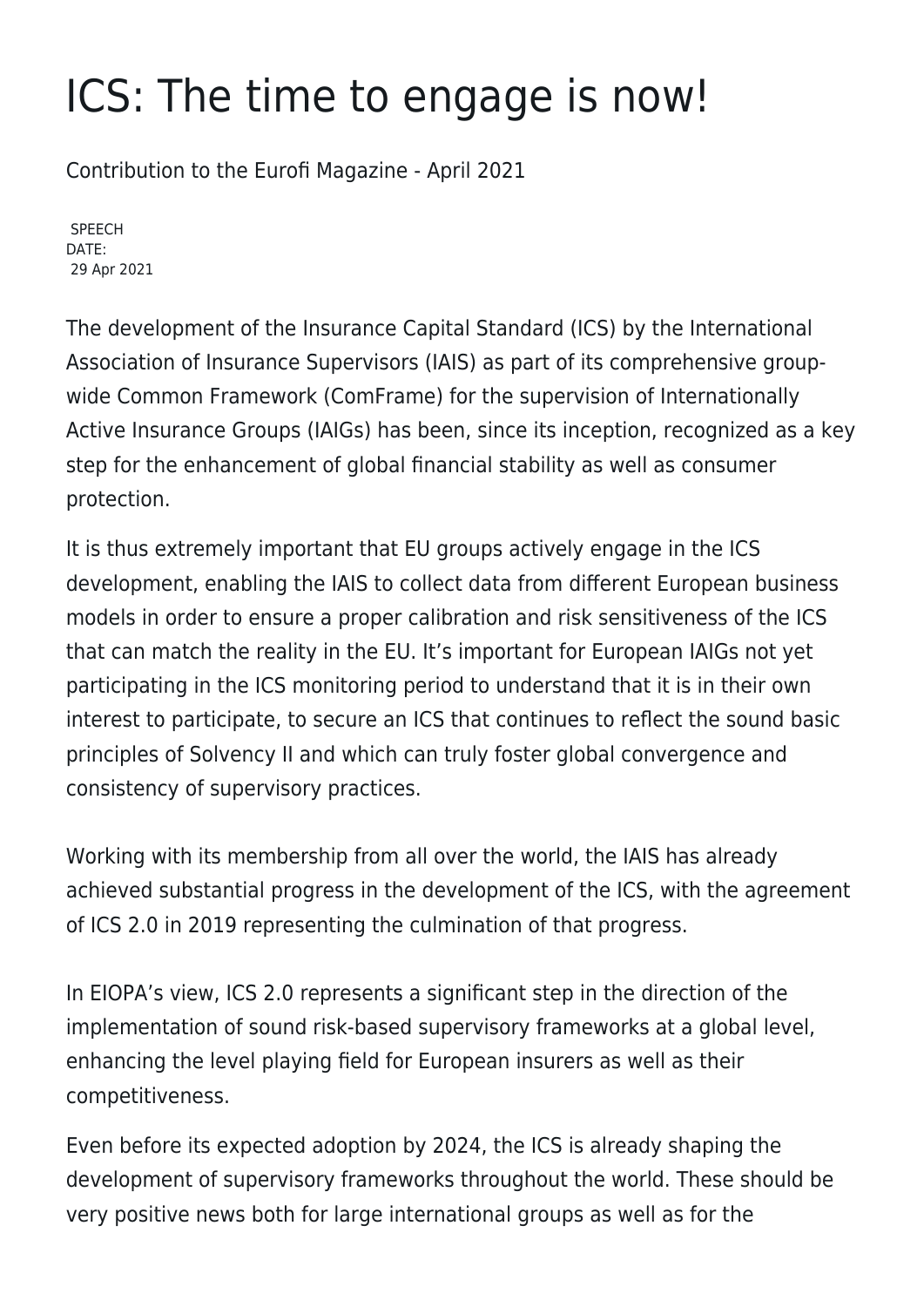supervisors in charge of controlling them.

EIOPA has always supported the development of an ICS that reflects the basic sound principles of Solvency II. Such an approach does not mean that the global standard should mirror Solvency II. It is reasonable to expect that a global standard may need to be less granular and allow some limited room for jurisdictions to accommodate national market specificities.

EIOPA strongly believes that Solvency II should become one of the practical implementations of the international standard. Upon finalization of the ICS, legislators should be open to adjust our European system if that is needed, with the aim that European groups are only subject to a single capital regime.

The development by the United States and other jurisdictions of an Aggregation Method (AM) – not part of the ICS – aspires to measure group capital adequacy by leveraging existing legal entity requirements through simple adjustments and scalars.

EIOPA still has reservations concerning whether reconciling the current diversity in approaches across jurisdictions in such a manner can effectively ensure sufficient comparability and a level playing field compared to the ICS. While we are open to the arguments in favour of the Aggregation Method, EIPOA holds the view that discussions around AM should not distract the IAIS from work needed to complete the ICS.

The High Level Principles for the comparability assessment between the AM and the ICS, recently under public consultation by the IAIS, already provide significant reassurance that the comparability assessment of the AM will be subject to high standards. The assessment will be based on data which should evidence similar results between AM and the ICS over time and under different economic and market conditions, ensuring that the level of prudence under the AM is at least the same as for the ICS.

Let's not fool ourselves: the road towards the finalisation of the ICS is still very long and the effort required is still huge. Nonetheless, effort will be worth it as international standards are the best response to fragmentation – particularly relevant in businesses like insurance and reinsurance that heavily rely on scale